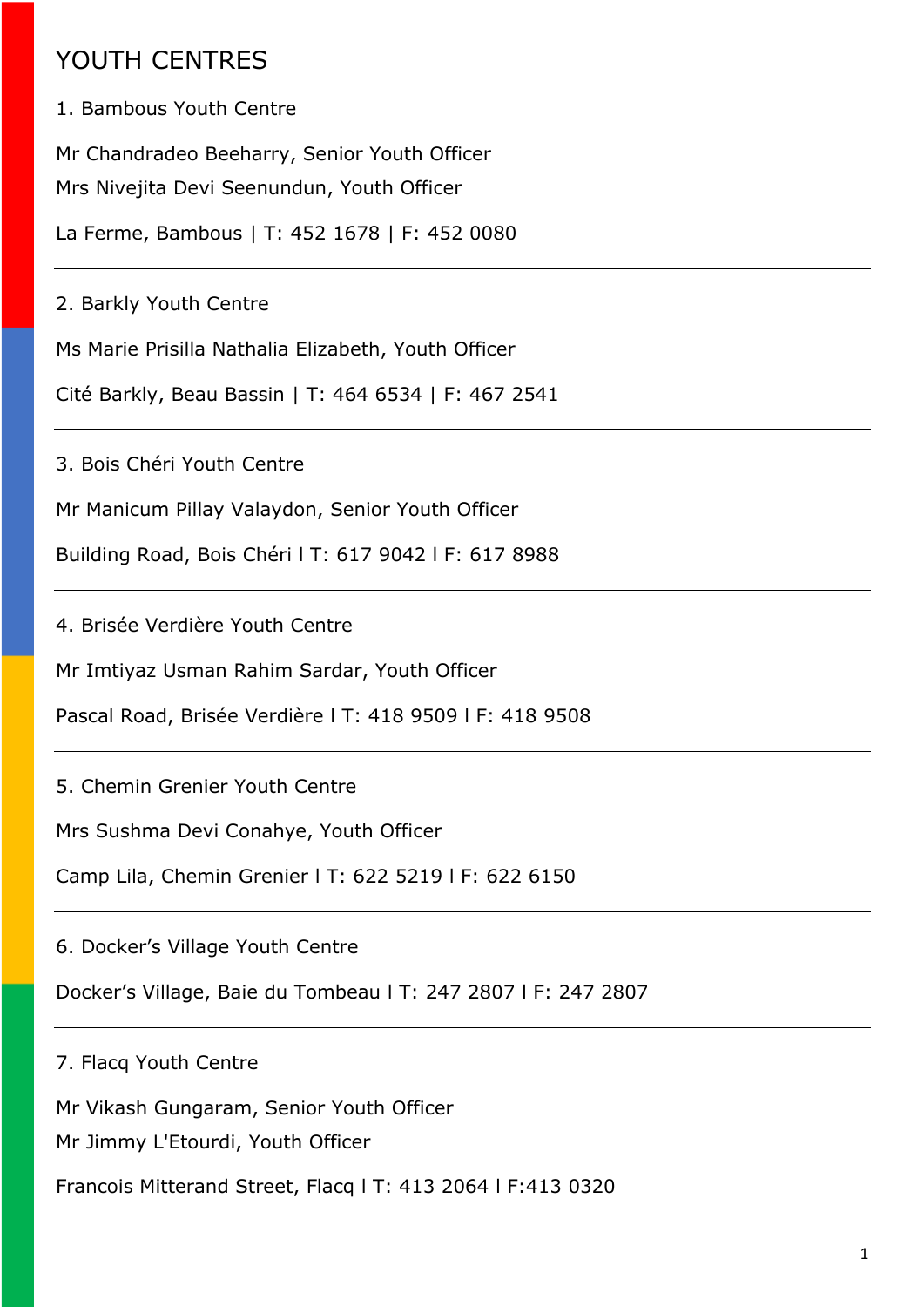## 8. Floreal Youth Centre

Royal Road, Floreal l T:698 7019 l F: 696 0559

9. Florida Youth Centre

Mr Luxman Kissoonah, Youth Officer

Cité Florida, Tombeau Bay l T: 247 4177 l F: 247 4182

10. Goodlands Youth Centre

Mrs Hansa Devi Adhin, Youth Officer

Royal Road, Goodlands l T: 283 4625 l F: 283 8576

11. Helvetia Youth Centre

Mr Reza Bhaukaurally, Senior Youth Officer Mrs Iswaree Devi Roopah-Gunoory, Youth Officer

Helvetia, St Pierre Ι T: 433 7447 Ι F: 433 4379

12. Kennedy Youth Centre

Mrs Dhaneshswaree Devi Beedassy, Youth Officer

Avenue de l'Union, Residence Kennedy, Quatre Bornes Ι T:424 1807 Ι F: 425 4606

13. La Cure Youth Centre

Ms Marie Anielle Anasstasia Louise, Youth Officer

Rev-Schnepp Avenue, Cité la Cure Ι T: 217 4800 Ι F: 242 9775

14. Malherbes Youth Centre

Mr Goinsamy Permal, Youth Officer

Cite Malherbes, Curepipe Ι T: 676 3997 Ι F: 696 0559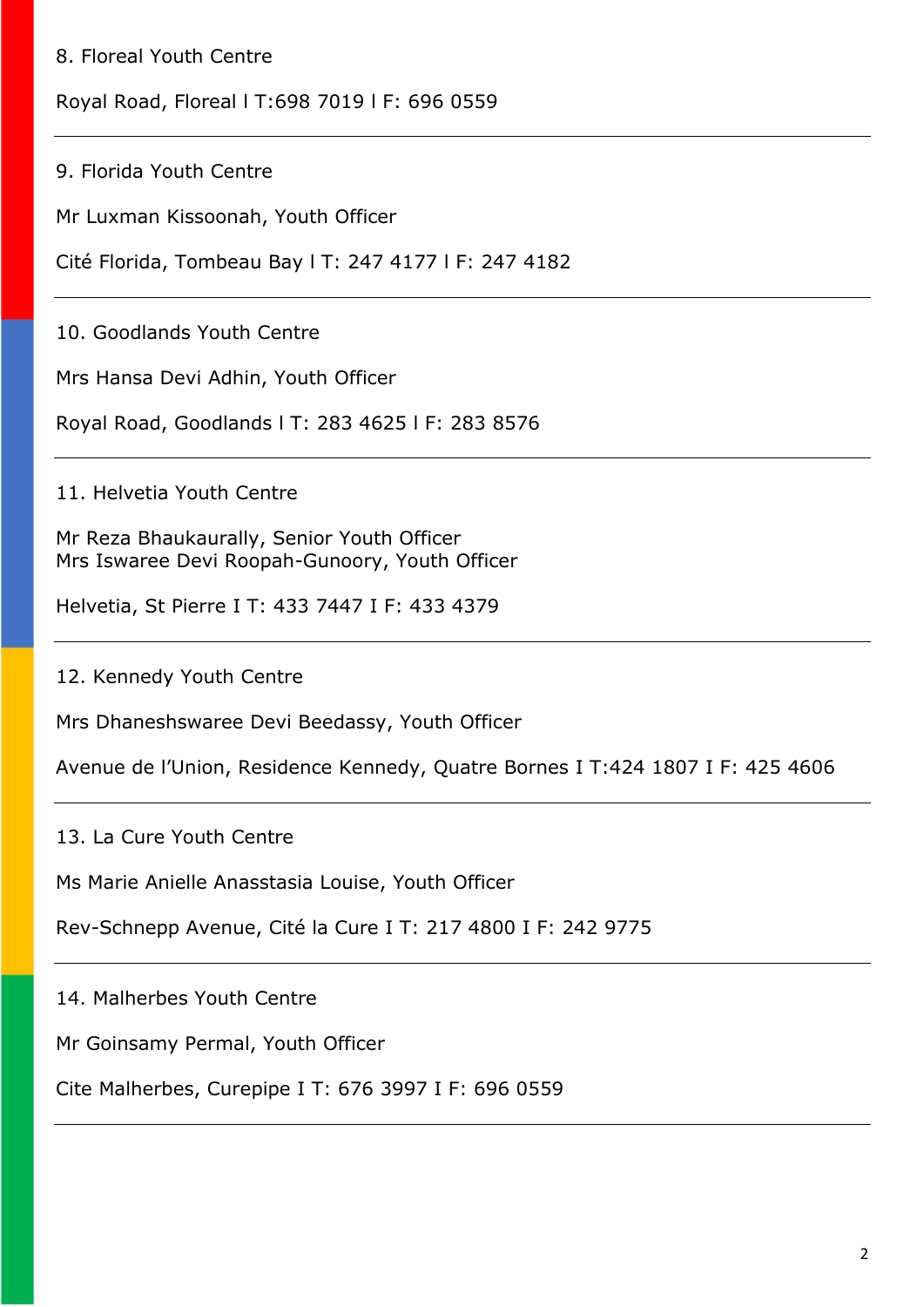15. Mahebourg Youth Centre

Mr Amar Daiboo, Youth Officer

Ms Shaista Banon Dulall, Youth Officer

Colony Street, Mahebourg l T: 631 9359 l F: 631 2158

16. Montagne Blanche Youth Centre

Ms Ourvanee Beemadoo, Youth Officer

Beedassy Lane, Montagne Blanche l T: 437 5604 l F: 437 2432

17. Pamplemousses Youth Centre

Mrs Gillette Ernest, Senior Youth Officer

Mrs Priyadarshini Pudaruth, Youth Officer

Royal Road, Pamplemousses l T: 243 9656 l F: 243 3316

18. Plaine Verte Youth Centre

Goa Street, Plaine Verte, Port Louis l T: 216 7016 l F: 240 0799

19. Rivière Noire Youth Centre

Mrs Bibi Finaz Moothia, Youth Officer

La Balise, Rivière Noire l T: 483 1263 l F: 483 1264

20. Rivière du Rempart Youth Centre

Mrs Yantee Naraydoo Ms Devi Lakshmee Dabee, Youth Officer

Royal Road, Rivière du Rempart l T:412 2049 l F: 412 7630

21. Roche Bois Youth Centre

3, Allée Tamarin, Roche Bois Ι T:240 0529 Ι F: 242 9775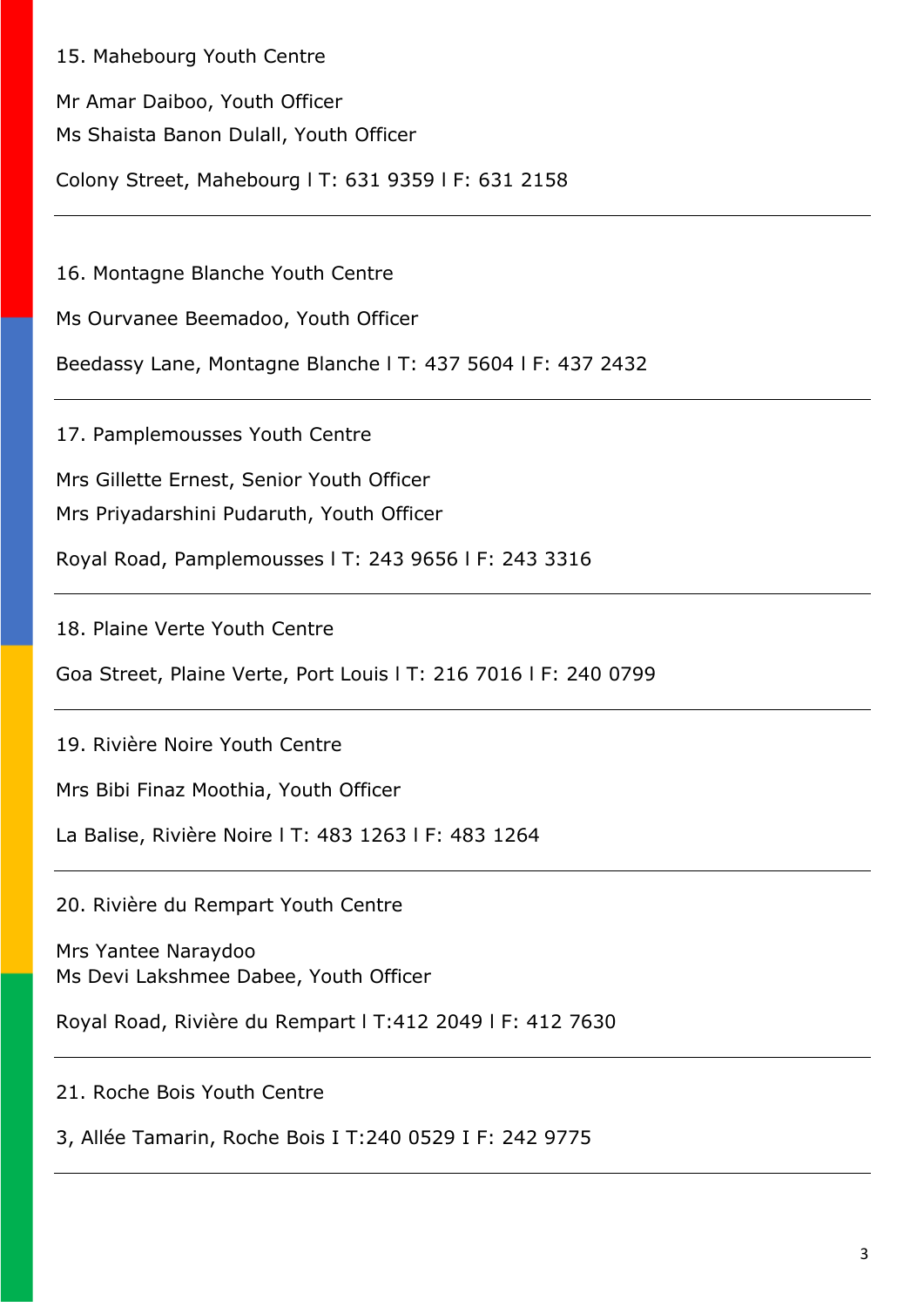## 22. Rose Belle Youth Centre

Mrs Yasvi Phoolbaseea-Awotarsingh, Senior Youth Officer Mr Darwin Sunassee, Youth Officer

Hospital Road, Rose Belle l T:627 4023 l F: 627 1185

23. Souillac Youth Centre

Mrs Marie Laura Virginie Neptune-Marius, Youth Officer

Autard Street, Souillac l T: 625 5643 l F: 625 7406

24. St Francois Xavier Youth Centre

Mr Sanjaye Rugoonath, Senior Youth Officer

Mr Faiz Nabeebux, Youth Officer

St Francois Xavier Stadium, Plaine Verte l T: 2174853 l F: 2174953

25. Tamarin Youth Centre

Ms Preety Boudou, Youth Officer

Morcellement Carlos Rd, Tamarin l T: 483 6877 l F: 483 8411

26. Trèfles Youth Centre

Mr Gooljar Ahmad Sk Hossain, Senior Youth Officer

Jeenah Street, Trèfles, Rose Hill l T: 465 2405 l F: 467 4083

27. Triolet Youth Centre

Dispensary Road, Triolet l T: 261 2183 l F: 261 2179